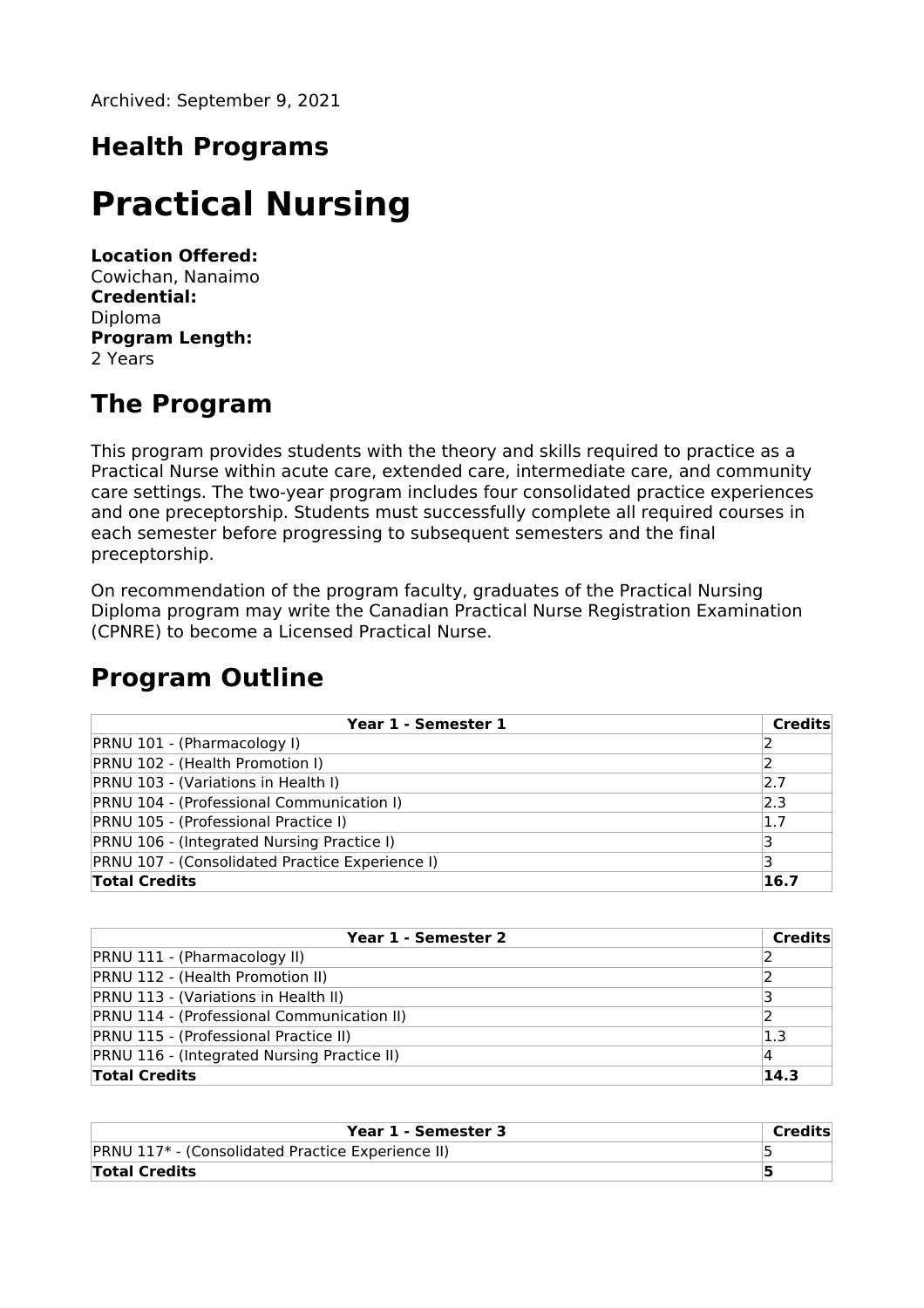\*\* PRNU 117 will be delivered in the summer at the Nanaimo campus, and in the fall at the Cowichan campus.

| Year 2 - Semester 1                                 | Credits |
|-----------------------------------------------------|---------|
| <b>PRNU 202 - (Health Promotion III)</b>            | 2.4     |
| PRNU 203 - (Variations in Health III)               | 13      |
| PRNU 204 - (Professional Communication III)         | 1.3     |
| <b>PRNU 205 - (Professional Practice III)</b>       | 1.3     |
| <b>PRNU 206 - (Integrated Nursing Practice III)</b> | ₹       |
| PRNU 207 - (Consolidated Practice Experience III)   | ₹       |
| <b>Total Credits</b>                                | 14      |

| Year 2 - Semester 2                              | <b>Credits</b> |
|--------------------------------------------------|----------------|
| <b>PRNU 212 - (Health Promotion IV)</b>          | 1.6            |
| PRNU 213 - (Variations in Health IV)             | 3.3            |
| PRNU 214 - (Professional Communication IV)       | 1.3            |
| <b>PRNU 215 - (Professional Practice IV)</b>     | 1.3            |
| PRNU 216 - (Integrated Nursing Practice IV)      | 14             |
| PRNU 217 - (Consolidated Practice Experience IV) |                |
| <b>Total Credits</b>                             | 18.5           |

| Year 2 - Semester 3                          | Credits |
|----------------------------------------------|---------|
| $PRNU 218**$ - (Transition to Preceptorship) |         |
| <b>PRNU 219** - (Preceptorship)</b>          | b       |
| <b>Total Credits</b>                         |         |
| <b>Total Program Credits</b>                 | 75.5    |

\*\* PRNU 218 and PRNU 219 will be delivered in the summer at the Nanaimo campus, and in the fall at the Cowichan campus.

# **Admission Requirements**

- General admission requirements apply.
- English 12 minimum grade of "C+" or equivalent or Technical Professional Communications 12 with a grade of "B+".
- Pre-calculus 11, or Foundations of Math 11; minimum grade of "C", or equivalent.
- Biology 12 with a grade of "C".
- HHPN 001 (Human Anatomy and Physiology for Practical Nurses) with a minimum grade of "C+".

#### **Recommendations for Admission**

- Recent course in writing skills.
- Volunteer experience in health care setting.

#### **Notes on Admission**

- Indigenous students can apply for reserve seats by submitting the Access Initiative for Indigenous Students form.
- Criminal Record Check. Fieldwork and/or practicums will require a satisfactory criminal record check prior to placement. Criminal Record Checks are requested through VIU. The Registration Centre at VIU will contact prospective students by mail regarding the requirements for a Criminal Record Check. Criminal Record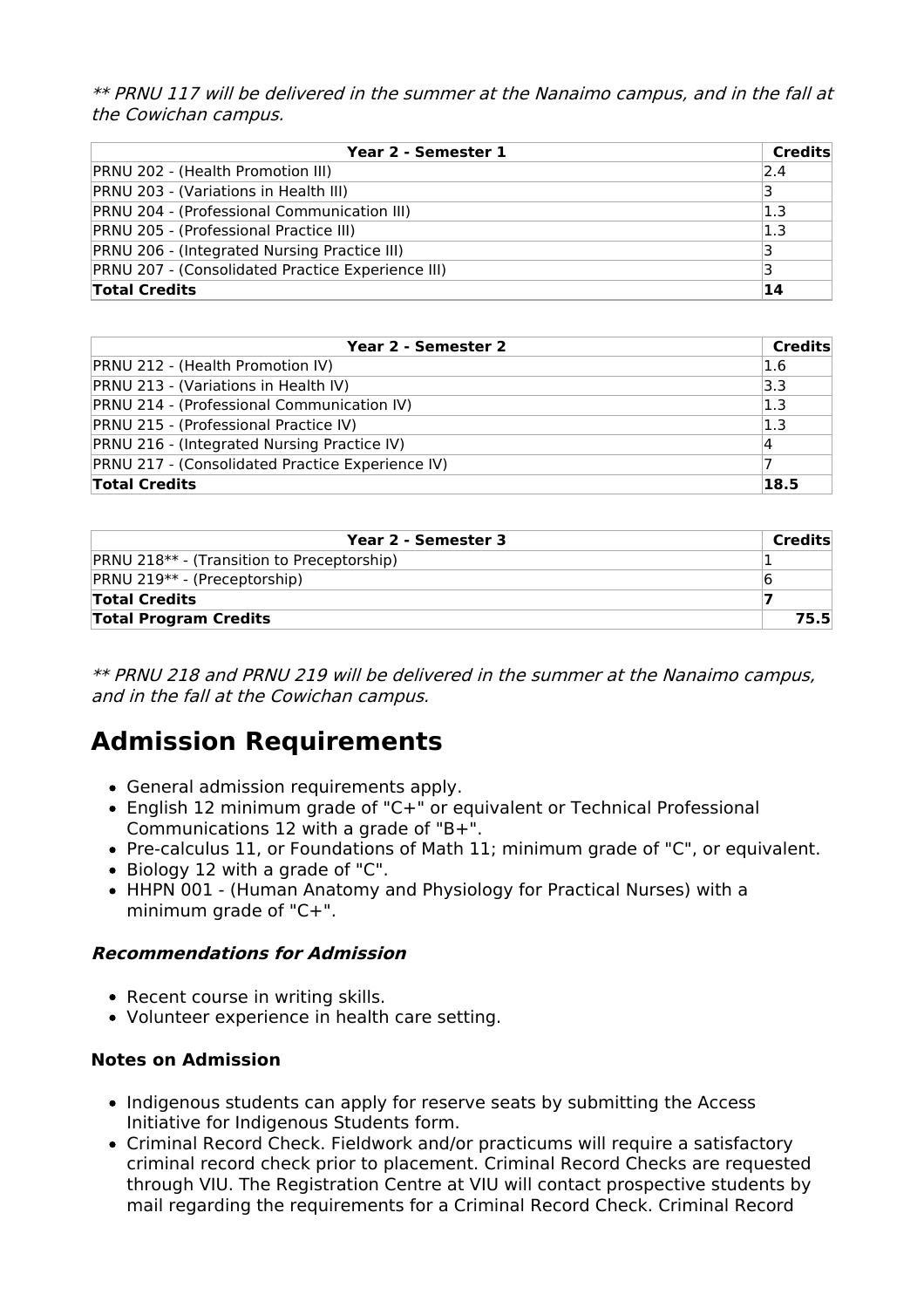Checks are processed through the Ministry according to the Criminal Records Review Act. A check completed through the RCMP is not sufficient to meet the requirements of the Act.

- Immunization: A completed Immunization Requirements Form is required for the first day of classes.
- C.P.R. level "C" certificate (presumed to include 1 person, 2 persons, infant CPR and choking victim) is required for the **first day** of classes.
- Proof of W.H.M.I.S. training is required for the **first day** of classes.
- Enrolment in this program is limited. Students who meet or exceed the minimum admission requirements may not necessarily be admitted to the program. Admission is determined by:
	- Candidates meeting admission requirements
	- GPA scores rankings.
- Applicants may be granted conditional acceptance into the Practical Nursing Diploma program prior to successful completion of the required HHPN 001 course. HHPN 001 must be completed before attending any Practical Nursing Diploma courses. Note: To view and register for current course offerings please refer to the Professional Development and Training department.
- This program is currently not available to international students.
- Applicants with English as an Additional Language (EAL) must meet the language requirements set by BCCNM (2011), and be successful in one of the following prior to licensing:

International English Language Testing System (IELTS) - Academic Version with minimum scores of:

- Overall Band Score: 7.5
- o Speaking: 7.5
- Listening: 8
- $\circ$  Reading: 7
- Writing: 7.5

Canadian English Language Benchmarks Assessment for Nurses (CELBAN) with minimum scores of:

- o Speaking: 8
- Listening: 10
- Reading: 8
- Writing: 7

### **Progression within the Program:**

A student may be discontinued in their program for a variety of reasons: course failure; withdrawal for personal, medical, fitness to practice concerns, etc. Since each semester is a pre-requisite for the subsequent semester, a student who does not successfully complete a semester will be discontinued in the program. If the student becomes eligible for re-entry, the student may request re-entry for when that course/semester is next offered. Re-entry is subject to seat availability; a seat will not be set aside for a returning student.

#### **1. Course Failure:**

- A student who is unsuccessful/fails a program course, cannot proceed into the next semester and will be required to discontinue from the program. The student may request re-entry for the semester when that course is next offered.
- A student who is unsuccessful/fails a practice course, will be required to retake that practice course when it is next offered and may also be required to retake the theory and/or lab/learning centre course(s) that inform that practice course,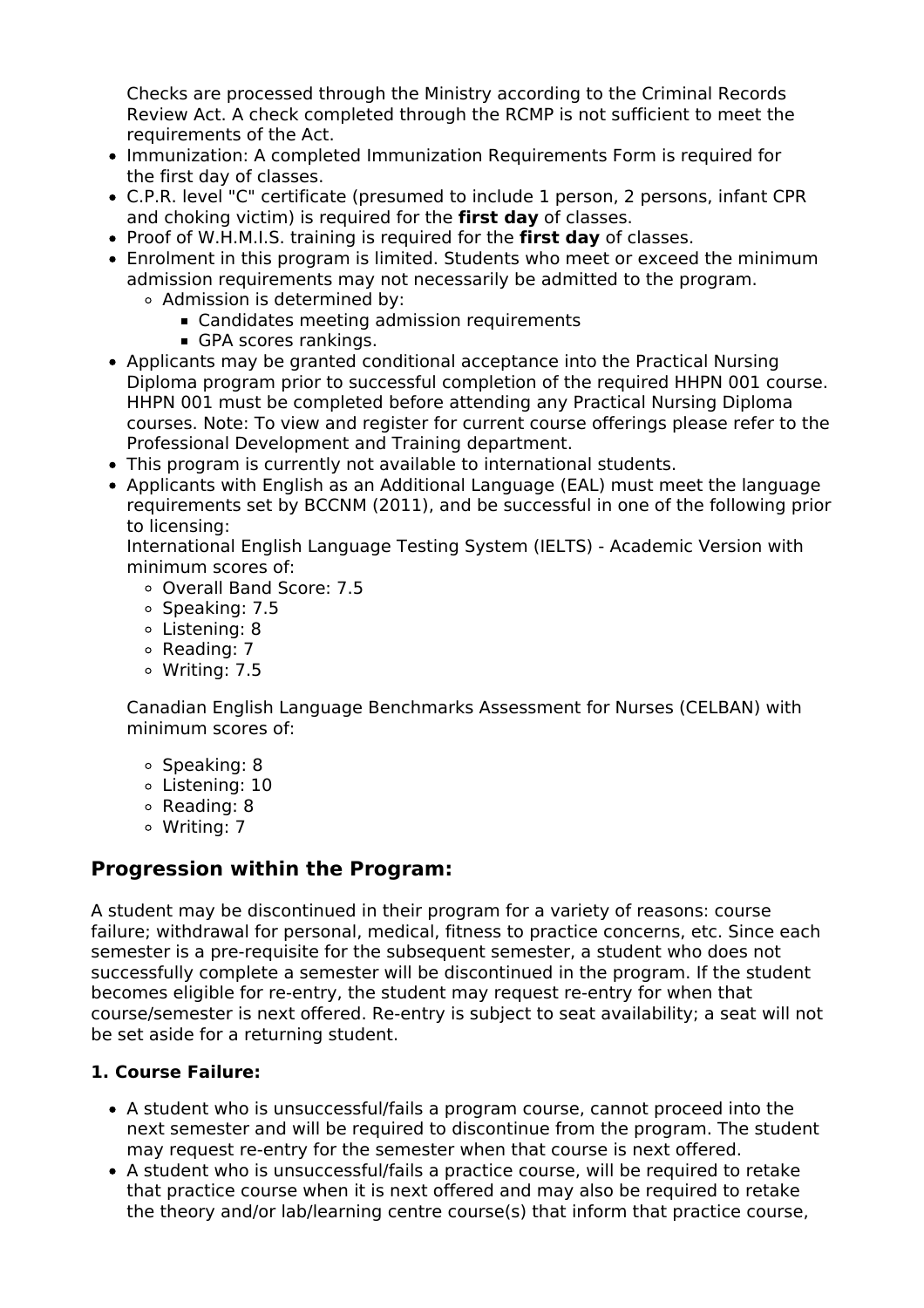upon the discretion of the program chair.

- A student who is unsuccessful/fails a single program course, re-enters and retakes the same course and subsequently fails that course (e.g., fails the same course twice), will be required to leave the program. If the student wants to re-enter the program, they must wait a minimum of two years and must apply to semester 1/year 1 of the program with no credit for previously completed program courses.
- A student who is unsuccessful/fails any two program courses (any combination of practice, lab, and/or theory), will be required to leave the program. If the student wants to re-enter the program, they must wait a minimum of two years and must apply as a new student to a semester 1/year 1 of the program with no credit for previously completed program courses.

\*'Program courses' are those courses that are core to the program.

#### **2. Re-Entry After Withdrawal from Program**

See also section below regarding re-entry to program.

A student who withdraws from the program (e.g., due to personal, financial, health, fitness to practice reasons) may request re-entry for when that semester is next offered.

#### **3. Notice of Discontinuation:**

A student who is required to be discontinued from the program will first meet with the Program Chair. The re-entry process will be discussed, including any conditions for reentry and any support services designed to help the student achieve greater success in their future studies. A 'Student Discontinuation Form' will be completed; the student will receive a copy of this form.

### **Re-entry into the Program:**

#### **1. Notice of Re-Entry:**

A student seeking re-entry after withdrawing or being required to discontinue, must make their intent to return known to the Program Chair, in writing (formal letter or email), as soon as possible and no later than four months prior to the desired start date. The approval of a request for re-entry will take into consideration the date which the written notification was received by the Chair of the program.

#### **2. Seat Availability**

Re-entry into the program is subject to seat availability.

#### **3. Corrective Learning Plan for Re-entry**

In order to facilitate a successful re-entry, prior to offering a re-entry student a program seat, the student will meet with the Program Chair and/or Program Advisor. Each student will be assessed individually and the 'Student Discontinuation Form' notes will be reviewed including recommendations for program re-entry. The student will complete a *Corrective Learning Plan* of how they have/will ensure competency/currency in their knowledge, skills, and practice; any gaps identified; specific strategies to close those gaps; and a specific timeline of what must be completed prior to re-entry. At the discretion of the Program Chair and/or Program Advisor, the Corrective Learning Plan may include the requirement for the student to complete: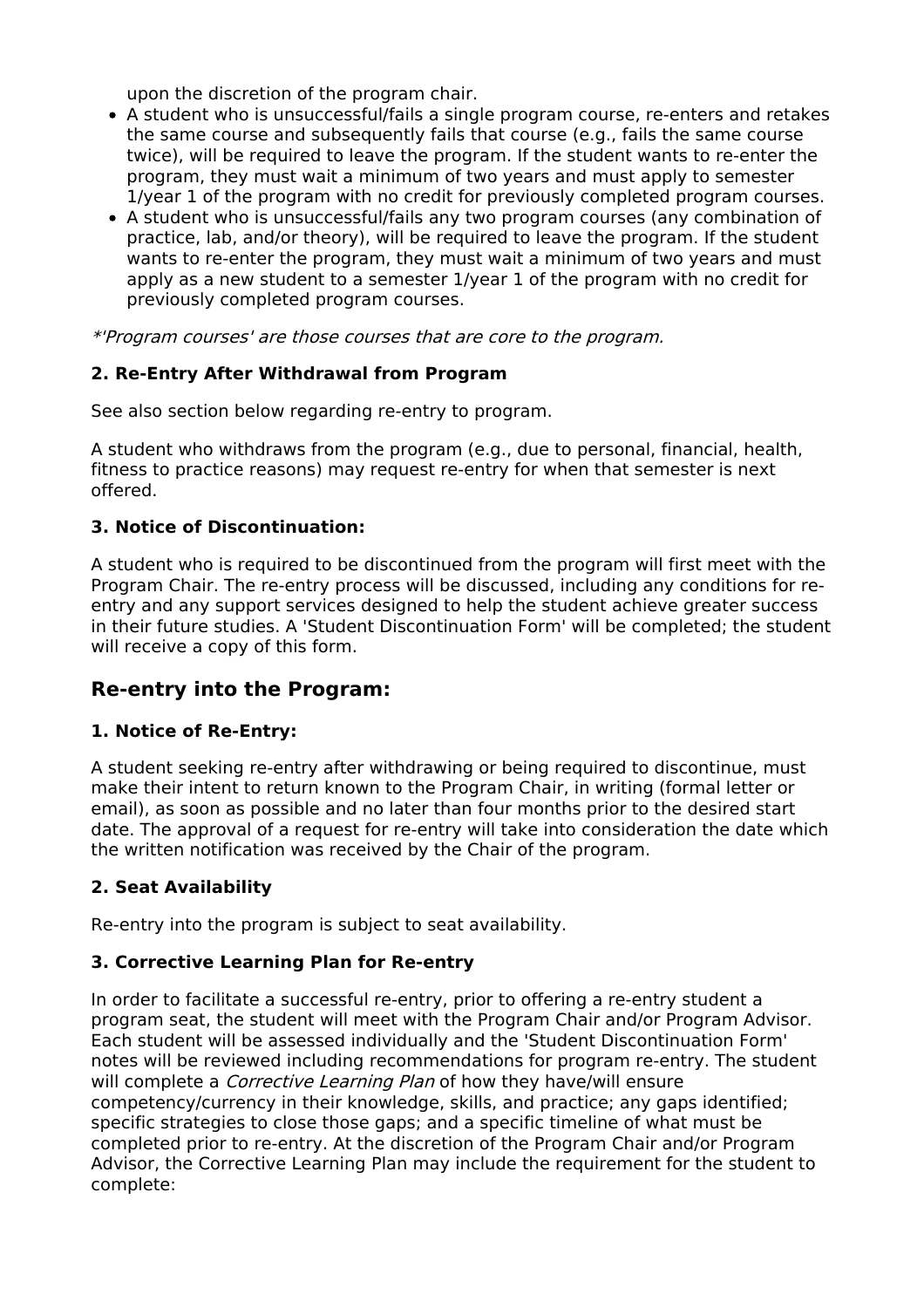- 1. A Directed Studies Course that focuses on integration of program knowledge, skills, and practice including decision-making and critical thinking. (Level/expectation will be consistent with what would be expected of a student at the level the student is returning to). The course will be structured around that student's specific learning needs.
- 2. OR one or more of the following:
	- Med Math (Drug Calculations for Health Care) Exam
	- o Skills assessment on previously learning skills
	- o Simulation Scenario and/or comprehensive lab scenario
	- Comprehensive Care Plan
	- Audit of lab/learning centre and/or theory courses. A student cannot audit a practice course.
	- Repeat of lab/learning centre, practice, and/or theory courses.

If the student does not successfully complete the requirements of the Corrective Learning Plan, then the Program Chair may:

- Permit the student to re-enter but at an earlier semester and repeat certain courses.
- Not permit the student to re-enter or re-apply to that program for a minimum of two years.

#### **4. Number of Times for Re-entry**

A student who has been discontinued from the program due to course failure, may reenter the program at the point where they exited the program once only. If the student is requesting a second re-entry into the program, they must first meet with the Dean and Program Chair who will determine the eligibility for re-entry.

#### **Completion Requirements**

The maximum time for a student to complete all program requirements is 3 years, with no period of absence exceeding 12 months.

Under exceptional circumstances and at the discretion of the Dean and Program Chair, a student may be granted an extension.

### **Transfer from other institutions**

The program will consider accepting transfer students from other recognized Practical Nursing Diploma programs on an individual basis, space permitting. The Program Chair, in collaboration with Registration Services, will determine transfer eligibility based on a review of prerequisites, official transcripts, course outlines, and other supporting documentation. Policies and practices developed by the BC Council on Admissions and Transfer for Practical Nursing programs in the BC Transfer system will be used to guide student transfers.

## **Career Opportunities**

Graduates of the Practical Nursing Diploma program can seek employment in a diverse range of employment settings, including: hospitals, nursing homes, extended care facilities, rehabilitation centres, doctors' offices, clinics, companies, private homes, educational institutions, and community health centres.

## **Start Date and Application Deadline**